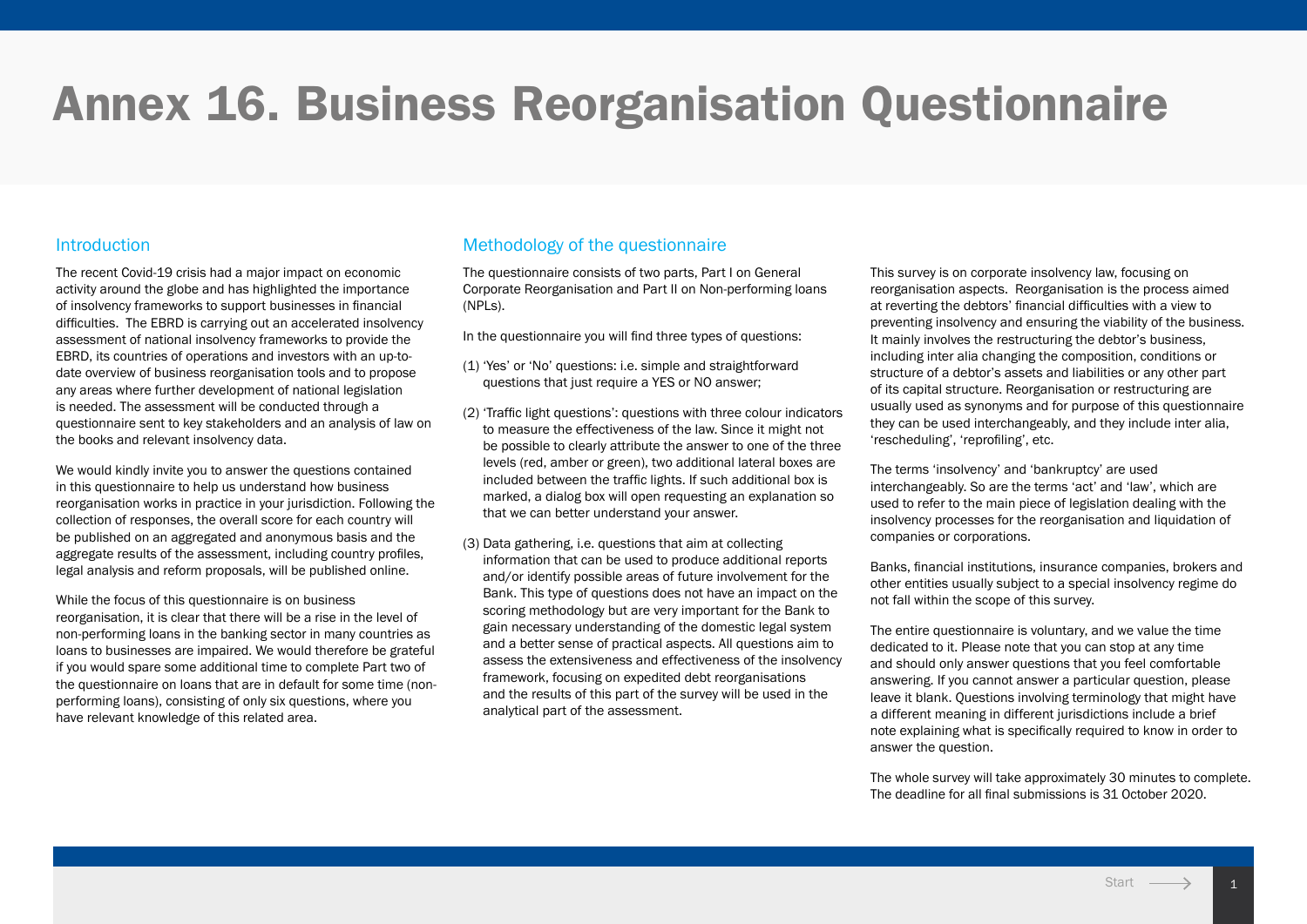#### Part I: Expedited Corporate Reorganisation

#### Section 1. General approach to corporate reorganisation

| No.            | <b>Question</b>                                                                                                                                                                                                                                                                                                                                                                                                                                                                                                                                     | No. | <b>Question</b>                                                                                                                                                                                                                                            |
|----------------|-----------------------------------------------------------------------------------------------------------------------------------------------------------------------------------------------------------------------------------------------------------------------------------------------------------------------------------------------------------------------------------------------------------------------------------------------------------------------------------------------------------------------------------------------------|-----|------------------------------------------------------------------------------------------------------------------------------------------------------------------------------------------------------------------------------------------------------------|
| 1              | Do the insolvency law(s) in your jurisdiction allow for court supervised or out-of-court<br>corporate reorganisations to take place?                                                                                                                                                                                                                                                                                                                                                                                                                | 4   | If you answered NO to the previous two questions, please describe how is corporate<br>reorganisation conducted:                                                                                                                                            |
|                | Yes<br>$)$ No                                                                                                                                                                                                                                                                                                                                                                                                                                                                                                                                       |     |                                                                                                                                                                                                                                                            |
|                | Reorganisation is the process aimed at addressing the debtors' financial difficulties<br>with a view to preventing insolvency and ensuring the viability of the business.<br>It mainly involves the restructuring of the debtor's business, including inter alia<br>changing the composition, conditions or structure of the debtor's assets and<br>liabilities or any other part of its capital structure. Reorganisation or restructuring<br>are usually used as synonyms and for purpose of this questionnaire they are used<br>interchangeably. | 5   | Who can initiate the reorganisation procedure(s)?<br>Debtor<br>Creditor<br>Both debtor and creditor<br>Other, please specify                                                                                                                               |
| $\overline{2}$ | Do the insolvency laws contain a specific procedure(s)?<br>Yes<br>$)$ No                                                                                                                                                                                                                                                                                                                                                                                                                                                                            |     |                                                                                                                                                                                                                                                            |
|                |                                                                                                                                                                                                                                                                                                                                                                                                                                                                                                                                                     |     | <b>MARK AS MANY AS NEEDED</b>                                                                                                                                                                                                                              |
| 3              | If you answered YES to the previous question, please list the specific procedure(s)<br>below:                                                                                                                                                                                                                                                                                                                                                                                                                                                       | 6   | Can a debtor convert an ongoing liquidation process into a reorganisation procedure?                                                                                                                                                                       |
|                |                                                                                                                                                                                                                                                                                                                                                                                                                                                                                                                                                     |     | $\bigcup$ Yes<br>$\bigcirc$ No                                                                                                                                                                                                                             |
|                |                                                                                                                                                                                                                                                                                                                                                                                                                                                                                                                                                     |     | Liquidation is a formal insolvency process pursuant to which an insolvency<br>practitioner (the liquidator) is appointed to put the affairs and assets of a company<br>in order. Liquidation aims at realising the assets of the company, distributing the |

 $\leftarrow$ 

proceeds of such assets among creditors and dissolving the company.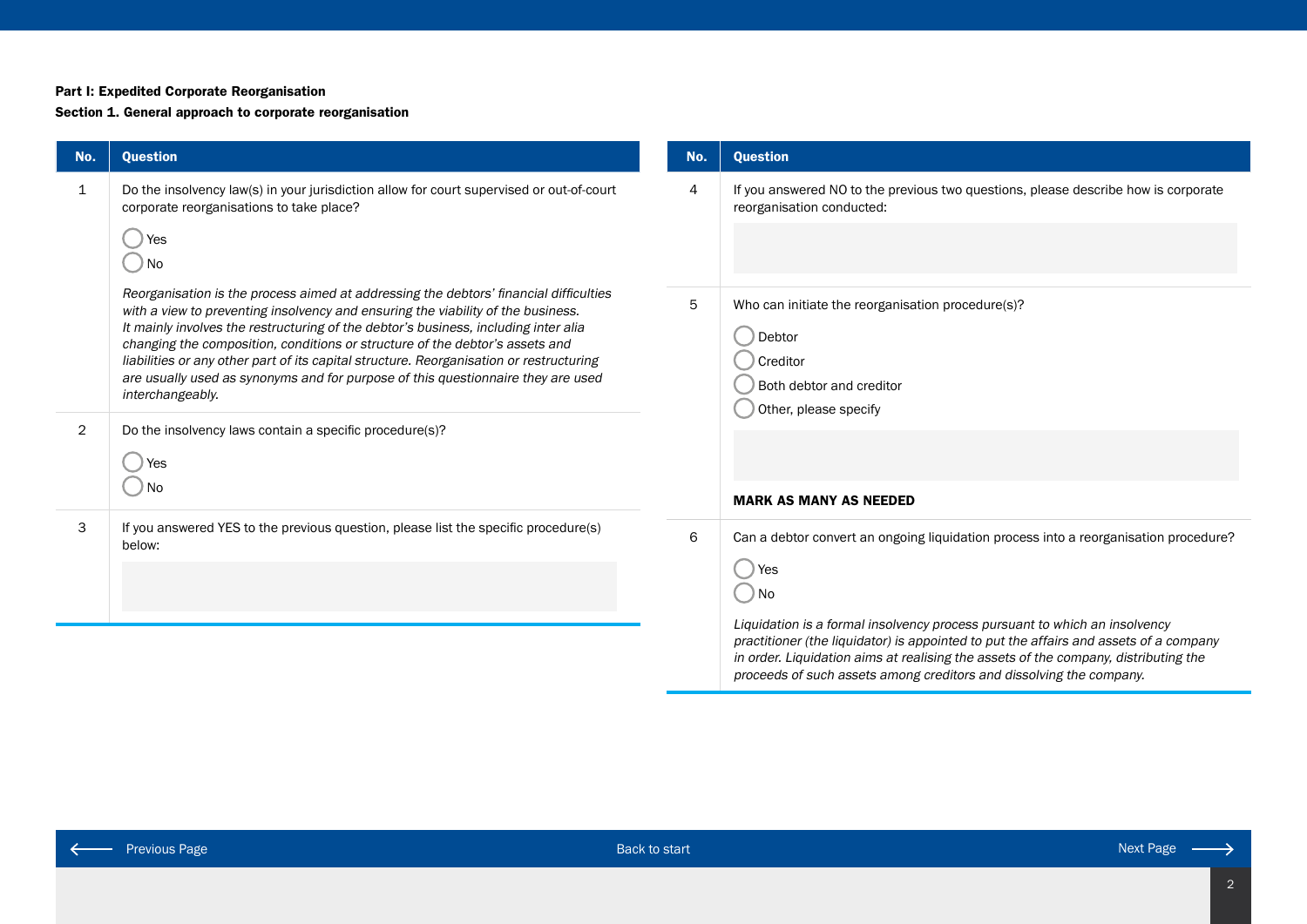| No.            | <b>Question</b>                                                                                                                                                                                                                                                                                                                                                                                                                                            | No.               | <b>Question</b>                                                                                                                                                                                                                                                                                                                                                                                                                                                                                                                                                                                                                                                                                                                                                                                                                                             |
|----------------|------------------------------------------------------------------------------------------------------------------------------------------------------------------------------------------------------------------------------------------------------------------------------------------------------------------------------------------------------------------------------------------------------------------------------------------------------------|-------------------|-------------------------------------------------------------------------------------------------------------------------------------------------------------------------------------------------------------------------------------------------------------------------------------------------------------------------------------------------------------------------------------------------------------------------------------------------------------------------------------------------------------------------------------------------------------------------------------------------------------------------------------------------------------------------------------------------------------------------------------------------------------------------------------------------------------------------------------------------------------|
| $\overline{7}$ | Are private workouts a common practice in your jurisdiction? Please signal your level<br>of agreement by clicking on the relevant traffic light.<br>By private workouts we refer to completely out-of-court reorganisation arrangements,<br>using simple contract law as the tool to conduct the reorganisation                                                                                                                                            | 10<br>11          | Is the creditor providing such new financing able under relevant insolvency legislation to<br>obtain a priority of repayment before all other existing creditors?<br>Yes<br>No<br>New financing is any financing provided by an existing or a new creditor to enable the<br>debtor to continue operating its business during the reorganisation, or to preserve or<br>enhance the value of the assets of the estate or to implement the reorganisation plan.<br>Is the creditor providing such new financing protected from avoidance actions in<br>liquidation?<br>Yes                                                                                                                                                                                                                                                                                     |
| 8              | Can private workouts be conducted on a multi-creditor basis (e.g., secured,<br>unsecured, preferred, etc.)?<br>Yes<br>) No<br>Preferred creditors are those creditors that are entitled by the law to be paid before<br>other creditors.<br>If you have any comments, please add them here:                                                                                                                                                                |                   | No<br>New financing is any financing provided by an existing or a new creditor to enable the<br>debtor to continue operating its business during the reorganisation, or to preserve or<br>enhance the value of the assets of the estate or to implement the reorganisation plan.<br>Avoidance Actions are judicial actions or remedies that can be brought in a liquidation<br>proceeding against corporations and individuals who have received a payment or other<br>preferential interest from an insolvent debtor.<br>Liquidation is a formal insolvency process pursuant to which an insolvency practitioner<br>(the liquidator) is appointed to put the affairs and assets of a company in order.<br>Liquidation aims at realising the assets of the company, distributing the proceeds of<br>such assets among creditors and dissolving the company. |
| 9              | Do the insolvency laws in your jurisdiction protect new financing required for the<br>reorganisation?<br>) No<br>New financing is any financing provided by an existing or a new creditor to enable<br>the debtor to continue operating its business during the reorganisation procedure,<br>or to preserve or enhance the value of the assets of the estate or to implement the<br>reorganisation plan.<br>IF ANSWERED NO, GO STRAIGHT TO QUESTION NO. 12 | $12 \overline{ }$ | Is the provision of new financing a used practice in your jurisdiction? Please signal<br>your level of agreement by clicking on the relevant traffic light<br>New financing is any financing provided by an existing or a new creditor to enable the<br>debtor to continue operating its business during the reorganisation, or to preserve or<br>enhance the value of the assets of the estate or to implement the reorganisation plan.                                                                                                                                                                                                                                                                                                                                                                                                                    |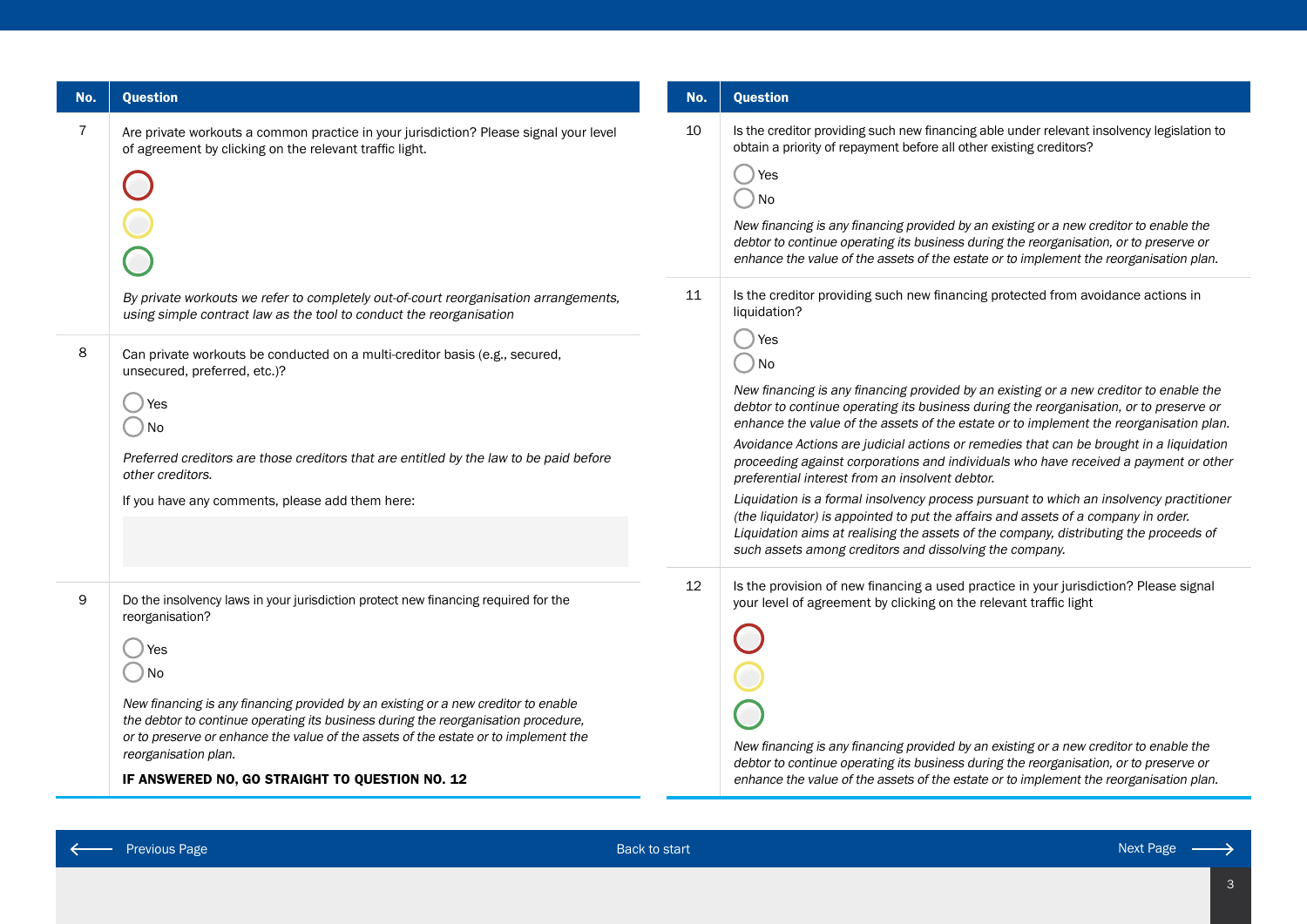| No. | <b>Question</b>                                                                                                                                                                                                                                                                                                                                                                                                                                                                                                                                                                                                                                                                                         | No.                                                                                                                                                              | <b>Question</b>                                                                                                                                                                                                                                                                                                                                                                                                                                                                                                     |
|-----|---------------------------------------------------------------------------------------------------------------------------------------------------------------------------------------------------------------------------------------------------------------------------------------------------------------------------------------------------------------------------------------------------------------------------------------------------------------------------------------------------------------------------------------------------------------------------------------------------------------------------------------------------------------------------------------------------------|------------------------------------------------------------------------------------------------------------------------------------------------------------------|---------------------------------------------------------------------------------------------------------------------------------------------------------------------------------------------------------------------------------------------------------------------------------------------------------------------------------------------------------------------------------------------------------------------------------------------------------------------------------------------------------------------|
| 13  | Do the laws in your jurisdiction restrict or prohibit ipso facto clauses?<br>l Yes<br>No<br>Ipso facto clauses are contractual provisions that allow a party to a contract to<br>terminate its outstanding arrangements or obligations if the other party becomes<br>insolvent (or files for insolvency or an insolvency-related reorganisation procedure).                                                                                                                                                                                                                                                                                                                                             | 16<br>Yes<br>⊃ No<br>(3) value of assets.<br>17<br>enterprise is an SME may include: (1) number of employees; (2) annual turnover and/or<br>(3) value of assets. | Are small and medium-sized enterprises entitled to submit less documentation than<br>large-sized enterprises as part of the reorganisation procedure?<br>The definition or categorisation of "Small and Medium-sized Enterprises" (SMEs) differs<br>from jurisdiction to jurisdiction. However, the main factors determining whether an<br>enterprise is an SME may include: (1) number of employees; (2) annual turnover and/or                                                                                    |
| 14  | Could small and medium-sized enterprises benefit from a simplified reorganisation<br>procedure with fewer requirements?<br>Yes<br>) No<br>The definition or categorisation of "Small and Medium-sized Enterprises" (SMEs)<br>differs from jurisdiction to jurisdiction. However, the main factors determining whether<br>an enterprise is an SME may include: (1) number of employees; (2) annual turnover<br>and/or<br>(3) value of assets.<br>A simplified reorganisation procedure means a less cumbersome procedure with<br>fewer requirements or stages and/or a shorter timeframe than the reorganisation<br>procedure available for larger companies.<br>IF YOU ANSWER NO, GO TO SECTION 2 BELOW |                                                                                                                                                                  | If you replied NO to any of the two previous questions, do you think that small<br>and medium-sized enterprises should benefit from a less burdensome and faster<br>procedure as long as the minimum standards and requirements are observed?<br>Please signal your level of agreement by clicking on the relevant traffic light.<br>The definition or categorisation of "Small and Medium-sized Enterprises" (SMEs) differs<br>from jurisdiction to jurisdiction. However, the main factors determining whether an |
| 15  | If you answered YES to the previous question, do they benefit from a faster<br>reorganisation procedure?<br>Yes                                                                                                                                                                                                                                                                                                                                                                                                                                                                                                                                                                                         |                                                                                                                                                                  |                                                                                                                                                                                                                                                                                                                                                                                                                                                                                                                     |

No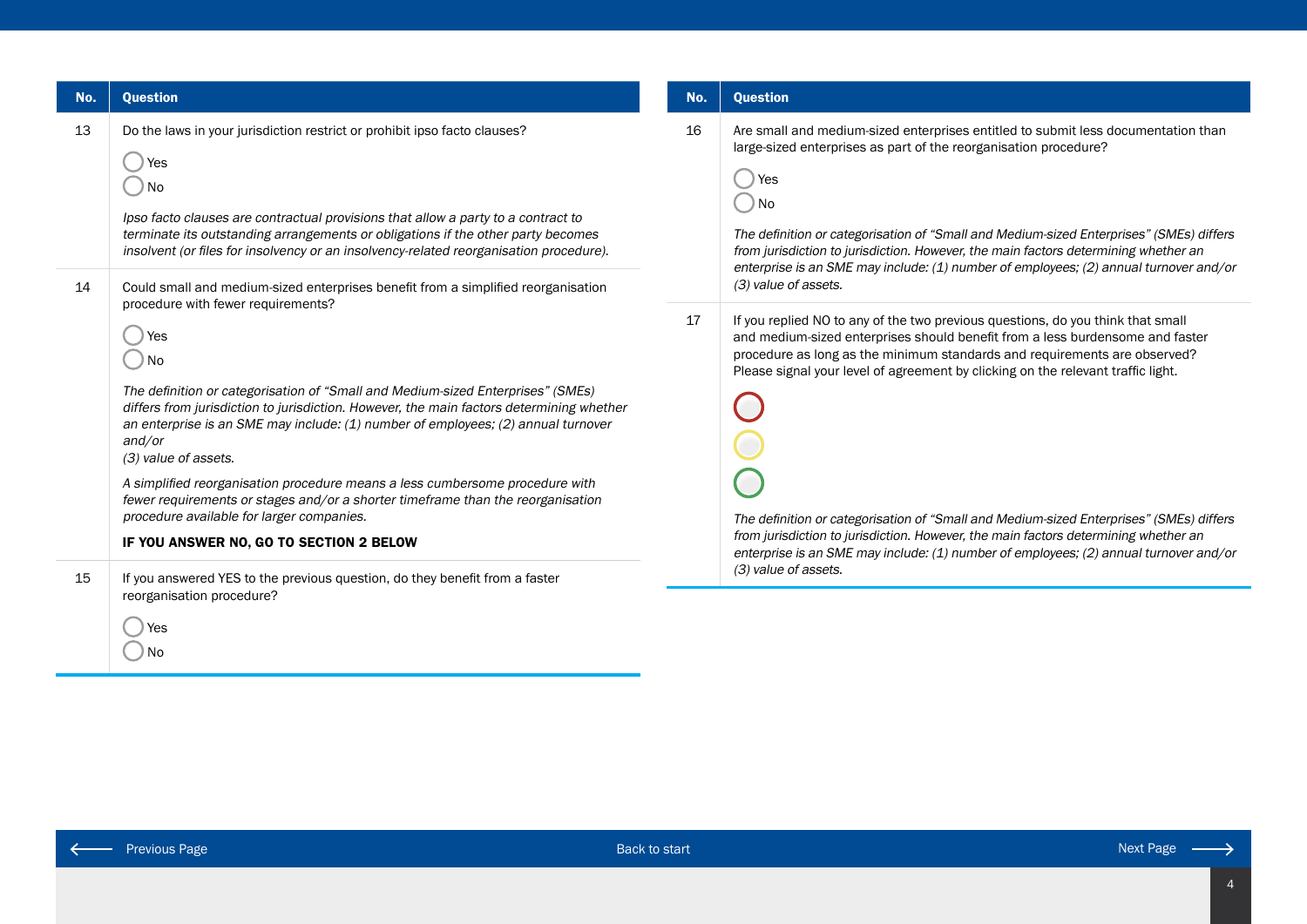## Section 2. Planning and the initial stages of the reorganisation

т

| No.                            | <b>Question</b>                                                                                                                                                                                                                                                                                                                                                                                                                                                                                                                                                                                                                        | No.            | <b>Question</b>                                                                                                                                                                                                                                                                                                                                                                                                                               |
|--------------------------------|----------------------------------------------------------------------------------------------------------------------------------------------------------------------------------------------------------------------------------------------------------------------------------------------------------------------------------------------------------------------------------------------------------------------------------------------------------------------------------------------------------------------------------------------------------------------------------------------------------------------------------------|----------------|-----------------------------------------------------------------------------------------------------------------------------------------------------------------------------------------------------------------------------------------------------------------------------------------------------------------------------------------------------------------------------------------------------------------------------------------------|
| $\mathbf{1}$<br>$\overline{2}$ | Can a company start a reorganisation procedure without the need to be in a legal (as<br>defined by law) state of insolvency?<br>Yes<br>) No<br>Insolvency laws sometimes establish that in order to benefit from the tools or processes<br>included in the law, the company must prove that it is in a state of insolvency. Insolvency<br>is usually demonstrated either through the cash-flow test (i.e., failure to pay obligations<br>as they fall due) or the balance sheet test (i.e., liabilities exceed the value of assets).<br>Is there a single procedure for the reorganisation of companies or more than one<br>procedure? | $\overline{4}$ | Based on an estimated average, how long does it usually take to conduct a<br>reorganisation from presentation of the plan to the creditors (excluding any<br>preparatory time by the debtor) to receiving the court or administrative authority's<br>approval?<br>Less than 3 months<br>Between 3 to 6 months<br>Between 6 to 9 months<br>Between 9 to 12 months<br>More than 12 months<br><b>MARK ONLY ONE BASED ON AN ESTIMATED AVERAGE</b> |
|                                | Single procedure<br>More than one procedure. If so, please could you list them:                                                                                                                                                                                                                                                                                                                                                                                                                                                                                                                                                        | 5              | Are all formal, statutory reorganisation procedures conducted under the supervision<br>or guidance of the court at all times?<br>) Yes<br>$\bigcirc$ No<br>IF YOU ANSWERED YES, GO TO QUESTION 7                                                                                                                                                                                                                                              |
| 3                              | If there is more than one procedure, can companies use any of them, or are some<br>procedures restricted to specific types of companies or businesses?<br>Unrestricted<br>Restricted. If so, please clarify what types of restrictions apply:                                                                                                                                                                                                                                                                                                                                                                                          | 6              | Which (if any) other entity or authority is involved?<br>Central Bank<br>Representative or Professional Association<br><b>Government Agency</b><br>Other, please specify:                                                                                                                                                                                                                                                                     |
|                                | Some jurisdictions limit the options of companies by only allowing them to use one (or<br>some) of the available procedures. The restrictions may be based on the type of debts,<br>size of the company, number of employees, or on whether a company has already<br>accessed a procedure.                                                                                                                                                                                                                                                                                                                                             |                |                                                                                                                                                                                                                                                                                                                                                                                                                                               |

 $\leftarrow$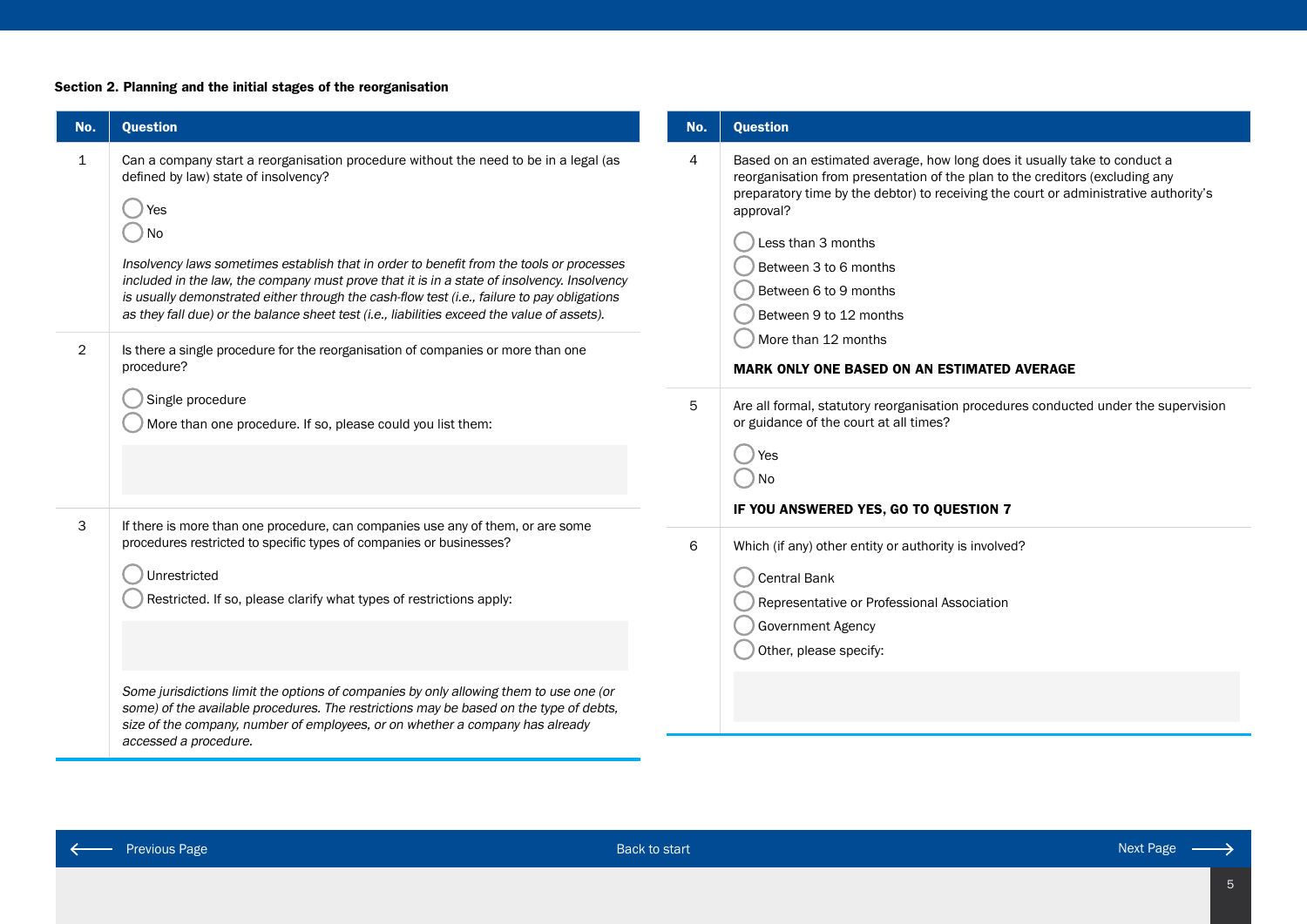| No.                 | <b>Question</b>                                                                                                                                                                                                                                                                                                                                                                                                                                                                                                                                                                                                                                                                                                                                                                                                                                                                                                                                                                                                                                                                  | No.            | <b>Question</b>                                                                                                                                                                                                                                                                                                                                                                                                                                                                                                                                                                                                                                                                                                                                                                                                                                                                                                                                             |
|---------------------|----------------------------------------------------------------------------------------------------------------------------------------------------------------------------------------------------------------------------------------------------------------------------------------------------------------------------------------------------------------------------------------------------------------------------------------------------------------------------------------------------------------------------------------------------------------------------------------------------------------------------------------------------------------------------------------------------------------------------------------------------------------------------------------------------------------------------------------------------------------------------------------------------------------------------------------------------------------------------------------------------------------------------------------------------------------------------------|----------------|-------------------------------------------------------------------------------------------------------------------------------------------------------------------------------------------------------------------------------------------------------------------------------------------------------------------------------------------------------------------------------------------------------------------------------------------------------------------------------------------------------------------------------------------------------------------------------------------------------------------------------------------------------------------------------------------------------------------------------------------------------------------------------------------------------------------------------------------------------------------------------------------------------------------------------------------------------------|
| $\overline{7}$<br>8 | Can part of the reorganisation process be conducted out-of-court and then submitted<br>to the court/administrative authority for validation?<br>) Yes<br>$)$ No<br>This is what is known as a hybrid procedure, where most of the process takes place out-<br>of-court, behind closed doors and usually under confidentiality agreements. Then, once<br>the required majority of creditors have agreed a reorganisation plan, it is submitted to<br>the court/administrative authority for approval.<br>Do you think that the requirement to appoint an 'insolvency practitioner' can facilitate<br>the reorganisation procedure? Please signal your level of agreement by clicking on<br>the relevant traffic light.<br>An 'insolvency practitioner' is a central figure in most insolvency law systems and is<br>a professional, frequently licensed, who is charged with responsibilities as diverse<br>as management of the debtor's business and preparation of reorganisation plans, to<br>collection and verification of creditors' claims and distributions of proceeds. | 10<br>11<br>12 | Can a reorganisation procedure be used to transfer the business as a going concern without<br>liabilities? Please signal your level of agreement by clicking on the relevant traffic light.<br>In some jurisdictions, it is possible to use a reorganisation procedure to purge liabilities and<br>transfer the business as a going concern without any liability. In other words, liabilities are<br>restructured, converted into equity and/or are paid with the proceeds of the sale of business.<br>A public procedure with publications in the official gazette and/or a major newspaper is<br>sometimes required.<br>Do all court-supervised reorganisation procedures enjoy the benefit of a standstill or<br>moratorium during which creditors are prevented from taking certain enforcement actions?<br>res<br>$\big)$ No<br>If you have responded NO to the previous question, please list any procedure(s) that<br>do benefit from a moratorium: |
| 9                   | Is it common practice for debtors to involve advisors with expertise on insolvency<br>and/or reorganisation to assist in the reorganisation process? Please signal your level<br>of agreement by clicking on the relevant traffic light.                                                                                                                                                                                                                                                                                                                                                                                                                                                                                                                                                                                                                                                                                                                                                                                                                                         | 13             | Does the moratorium in the reorganisation procedure also apply to secured creditors' claims?<br>res<br>$\bigcirc$ No<br>The reference to "secured creditors" refers - in a broad sense-to creditors whose<br>claim is secured by any type of security, i.e. personal (an obligation that can be enforced<br>against a person, e.g. a guarantee), real (a proprietary interest attached to the assets<br>regardless of the person to whom the assets belong) or quasi-security (other ways of<br>enhancing creditors' protection without creating an actual security interest).<br>IF YES GO TO OUESTION 15. IF NO GO TO THE NEXT OUESTION                                                                                                                                                                                                                                                                                                                   |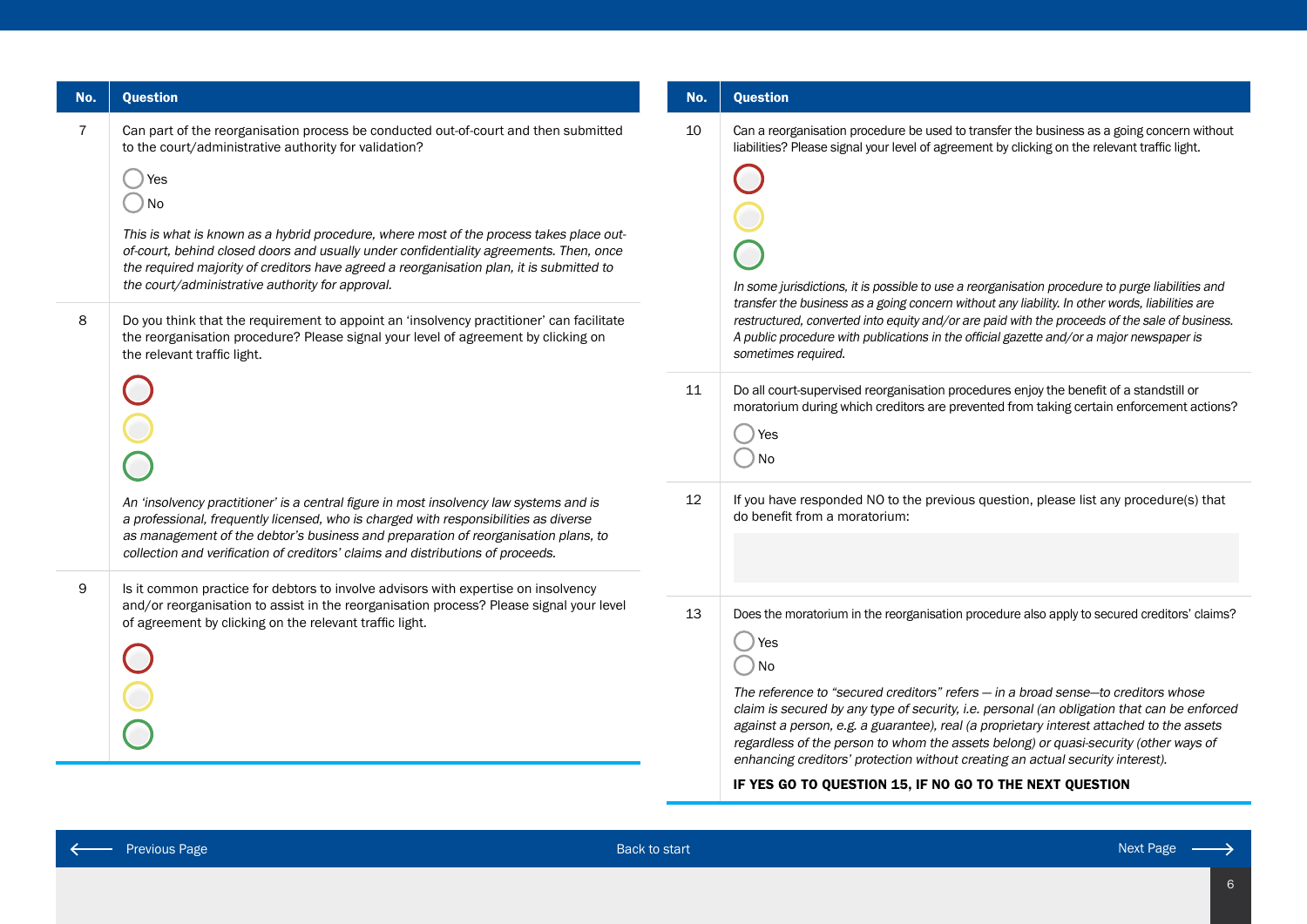| No. | <b>Question</b>                                                                                                                                                                                                                                                                                                                                                                                                 | No.      | <b>Question</b>                                                                                                                                                                                                                                                                                                                                                                                        |
|-----|-----------------------------------------------------------------------------------------------------------------------------------------------------------------------------------------------------------------------------------------------------------------------------------------------------------------------------------------------------------------------------------------------------------------|----------|--------------------------------------------------------------------------------------------------------------------------------------------------------------------------------------------------------------------------------------------------------------------------------------------------------------------------------------------------------------------------------------------------------|
| 14  | Can secured creditors continue with any ongoing legal proceedings regarding<br>their secured claim until they obtain a court order despite the moratorium in the<br>reorganisation procedure?<br>Yes<br>) No<br><b>GO TO QUESTION 16</b>                                                                                                                                                                        | 18       | If you responded YES to the previous question, are any preferred creditors exempted<br>from the reorganisation?<br><i>Yes</i><br>$)$ No<br>IF NO, GO TO QUESTION 20                                                                                                                                                                                                                                    |
| 15  | Can secured creditors then enforce on the court order and sell the asset subject to<br>the security irrespective of the ongoing reorganisation procedure?<br>Yes<br>) No                                                                                                                                                                                                                                        | 19       | If you answered YES to the previous question, list the exempted preferred creditors<br>below.                                                                                                                                                                                                                                                                                                          |
| 16  | Can a reorganisation plan also be used to reorganise the liabilities owed to secured<br>creditors (such as holders of mortgages)?<br>Yes<br>) No<br>The term "secured creditors" refers - in a broad sense - to creditors whose claim<br>is secured by any type of security, i.e. personal (an obligation that can be enforced                                                                                  | 20<br>21 | Would a creditor obtain some kind of tax relief if, as result of a reorganisation, the<br>creditor decides to write down (cancel) a debt obligation partially or in its entirety?<br>) Yes<br>$)$ No<br>Would a debtor be taxed if, as a result of a reorganisation, the debtor receives an<br>indirect benefit due to write down (cancellation) of a debt obligation owed to one of its<br>creditors? |
|     | against a person, e.g. a guarantee) real (proprietary interest attached to the assets<br>regardless of the person to whom the assets belong) or quasi-security (other ways of<br>enhancing creditors' protection without creating an actual security interest).                                                                                                                                                 |          | Yes<br>$)$ No                                                                                                                                                                                                                                                                                                                                                                                          |
| 17  | Can a reorganisation plan also be used to reorganise the liabilities owed to preferred<br>creditors?<br>Yes<br>) No<br>Preferred creditors refer to those creditors that have been given a priority in ranking<br>or preference by means of the insolvency law or other piece of legislation (such as<br>employees and the State with uncollected taxes, etc.) and not as result of being<br>secured creditors. |          |                                                                                                                                                                                                                                                                                                                                                                                                        |
|     | IF NO, GO TO QUESTION 20                                                                                                                                                                                                                                                                                                                                                                                        |          |                                                                                                                                                                                                                                                                                                                                                                                                        |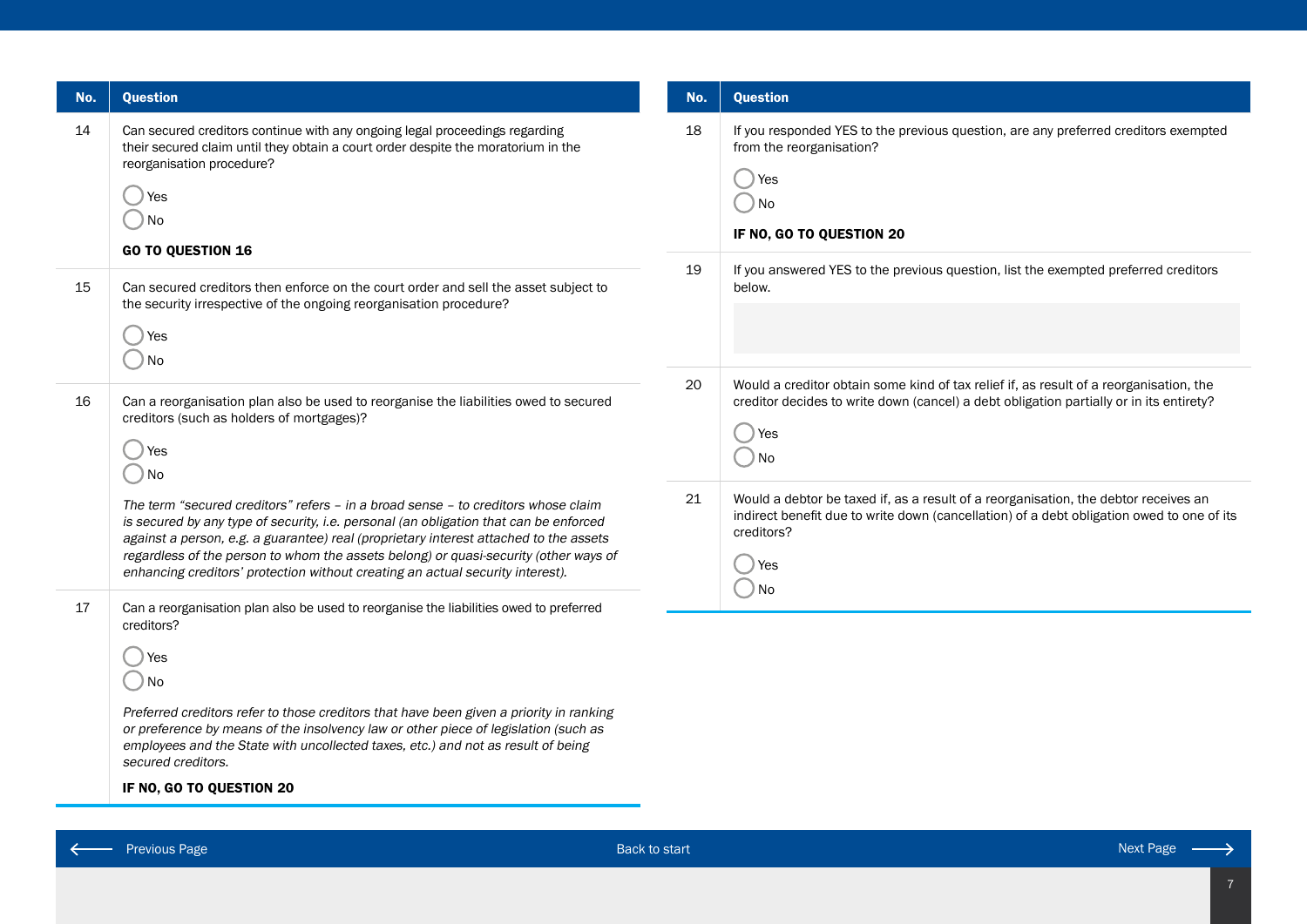#### Section 3. The reorganisation plan

| No.          | <b>Question</b>                                                                                                                                                                                                                                                                                                                                                  | No.            | <b>Question</b>                                                                                                                                                                                                                         |
|--------------|------------------------------------------------------------------------------------------------------------------------------------------------------------------------------------------------------------------------------------------------------------------------------------------------------------------------------------------------------------------|----------------|-----------------------------------------------------------------------------------------------------------------------------------------------------------------------------------------------------------------------------------------|
| $\mathbf{1}$ | Does the debtor have the freedom to propose any reorganisation (or restructuring)<br>options to its creditors? Please signal your level of agreement by clicking on the<br>relevant traffic light.                                                                                                                                                               | 5              | Does the insolvency law allow the debtor to choose which creditors are affected by the<br>reorganisation plan and to leave out certain creditors whose rights are unaffected, such<br>as employees or trade creditors?<br>) Yes<br>) No |
| 2            | Examples of these options include: reduction of face value of creditors' claims, debt-<br>for-equity swaps, extension of maturities, reduction of applicable interest, payment<br>'holidays', etc.<br>If a debt-for-equity conversion is proposed, does it require the shareholders' prior                                                                       | 6              | In a reorganisation plan, does the law provide for creditors to be organised into<br>groups for voting purposes (also referred to as classes)?<br>Yes<br>│ ) No<br>IF NO, GO TO QUESTION 9                                              |
| 3            | approval?<br>) Yes<br>) No<br>Can the debtor request a debt write-off (a nominal value reduction on the creditors'<br>claim)?                                                                                                                                                                                                                                    | $\overline{7}$ | Is there any mandatory/required group(s) or class(es)? For example, in some<br>jurisdictions the legislation prescribes two classes of creditors: secured and<br>unsecured for voting on a reorganisation plan.<br>) Yes<br>) No        |
|              | ) Yes<br>○No<br>IF NO, GO TO QUESTION 5                                                                                                                                                                                                                                                                                                                          | 8              | If you responded YES to the previous question, which group(s) or class(es) are these?                                                                                                                                                   |
| 4            | Can the debtor also request a debt write-off of preferred debts?<br>) Yes<br>◯ No<br>Preferred debts refer to those debts that have been given a priority in ranking or<br>preference by means of the insolvency law or other piece of legislation (such as<br>employees and sometimes uncollected taxes, etc.) and not as result of being secured<br>creditors. | 9              | Do creditors vote on the reorganisation plan?<br>Yes<br>) No                                                                                                                                                                            |

 $\leftarrow$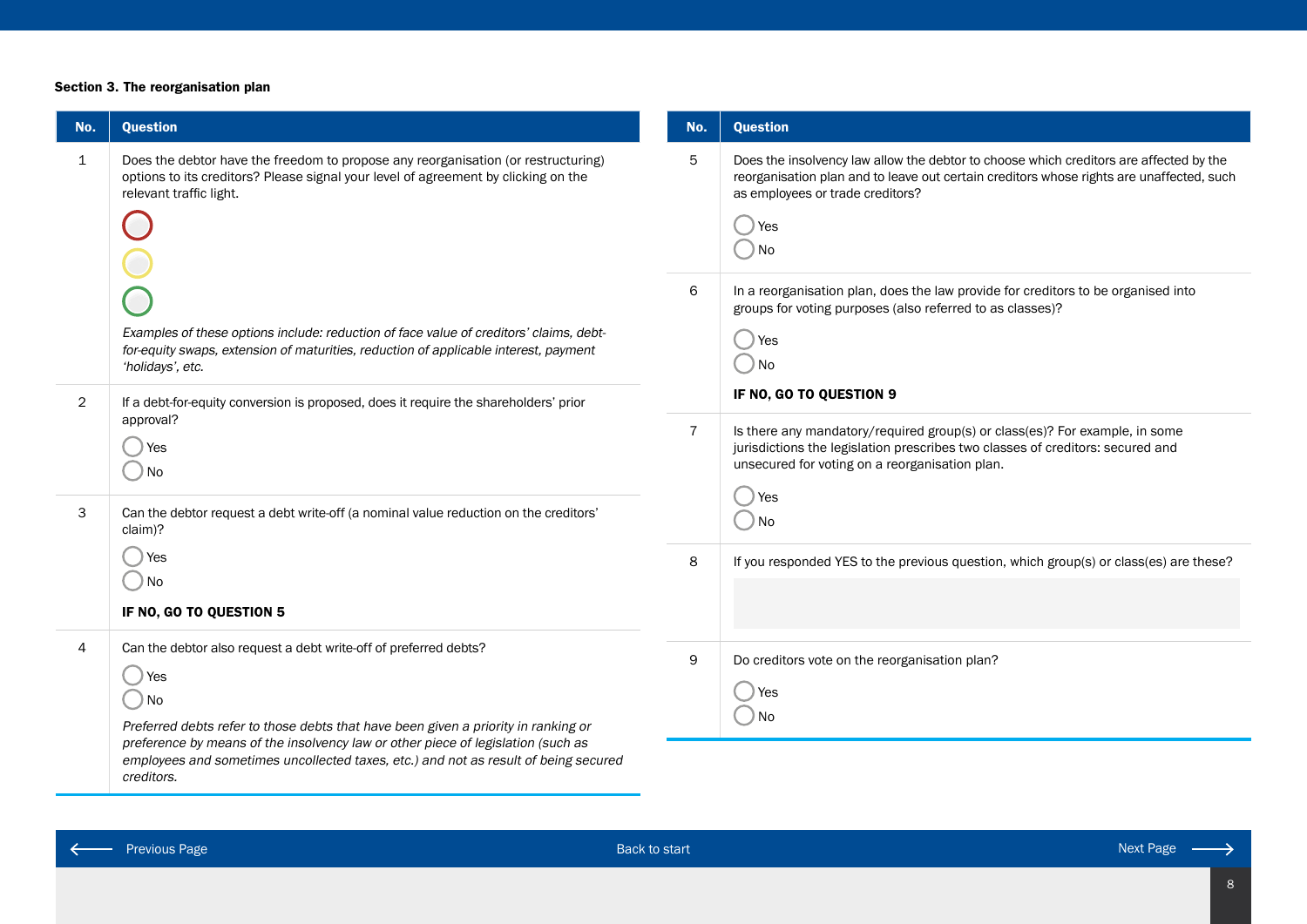| No.               | <b>Question</b>                                                                                                                                                                                                                                          | No. | <b>Question</b>                                                                                                                                                                                                                                                                                                                                                                                                                                                                                                          |
|-------------------|----------------------------------------------------------------------------------------------------------------------------------------------------------------------------------------------------------------------------------------------------------|-----|--------------------------------------------------------------------------------------------------------------------------------------------------------------------------------------------------------------------------------------------------------------------------------------------------------------------------------------------------------------------------------------------------------------------------------------------------------------------------------------------------------------------------|
| 10                | Can the debtor propose the group(s) or class(es) for voting purposes at its own<br>discretion (subject to any guidelines or parameters established by the law)?<br>) Yes<br>$)$ No                                                                       | 15  | Does approval of the reorganisation plan require a majority by number of creditors as<br>well as value of claims within each group or class?<br>) Yes<br>) No                                                                                                                                                                                                                                                                                                                                                            |
| 11                | Irrespective of the possibilities provided by the law, can the debtor decide to create a<br>single class comprising all types of creditors (e.g., secured, unsecured, preferred, etc.)?                                                                  |     | Certain jurisdictions, in order to guarantee proper representation, require a double<br>threshold, i.e. simple majority in number of participants/voters (numerosity) and a given<br>percentage in relation to the value of the total outstanding claims (economic value).                                                                                                                                                                                                                                               |
|                   | ) Yes<br>$)$ No                                                                                                                                                                                                                                          | 16  | Can the consent of one or more classes of creditors be used to achieve cram down of<br>other classes of non-consenting creditors in their entirety?                                                                                                                                                                                                                                                                                                                                                                      |
| $12 \overline{ }$ | Are connected parties allowed to vote on the reorganisation plan?<br>res<br>$)$ No<br>A connected party is a person or entity which is directly or indirectly related to<br>the debtor company performing the reorganisation, e.g. the parent company or | 17  | (res<br>$\big)$ No<br>Cram down means that the decision of the majority of creditors in one or more<br>groups/classes can be imposed on other classes of creditors voting against the<br>reorganisation plan, usually subject to a number of statutory protections for non-<br>consenting creditors (this is different from a cram down within a class).<br>Can preferred creditors be subject to cram down?<br>) Yes<br>) No<br>Preferred creditors refer to those creditors that have been given a priority in ranking |
| 13                | shareholder.<br>Are shareholders allowed to vote on the reorganisation plan?<br>) Yes<br>$)$ No                                                                                                                                                          |     |                                                                                                                                                                                                                                                                                                                                                                                                                                                                                                                          |
| 14                | Does a majority in every group or class need to vote in favour of the reorganisation<br>plan<br>for the plan to be confirmed by a court or administrative authority?                                                                                     |     | secured creditors.                                                                                                                                                                                                                                                                                                                                                                                                                                                                                                       |
|                   | ) Yes<br>) No                                                                                                                                                                                                                                            | 18  | Are there any types of creditors who have a veto right over the reorganisation plan?<br>res<br>) No<br>A veto right is a right to block the reorganisation plan.                                                                                                                                                                                                                                                                                                                                                         |

## IF YES, GO TO THE NEXT QUESTION. IF NO, GO TO QUESTION 20

 $\leftarrow$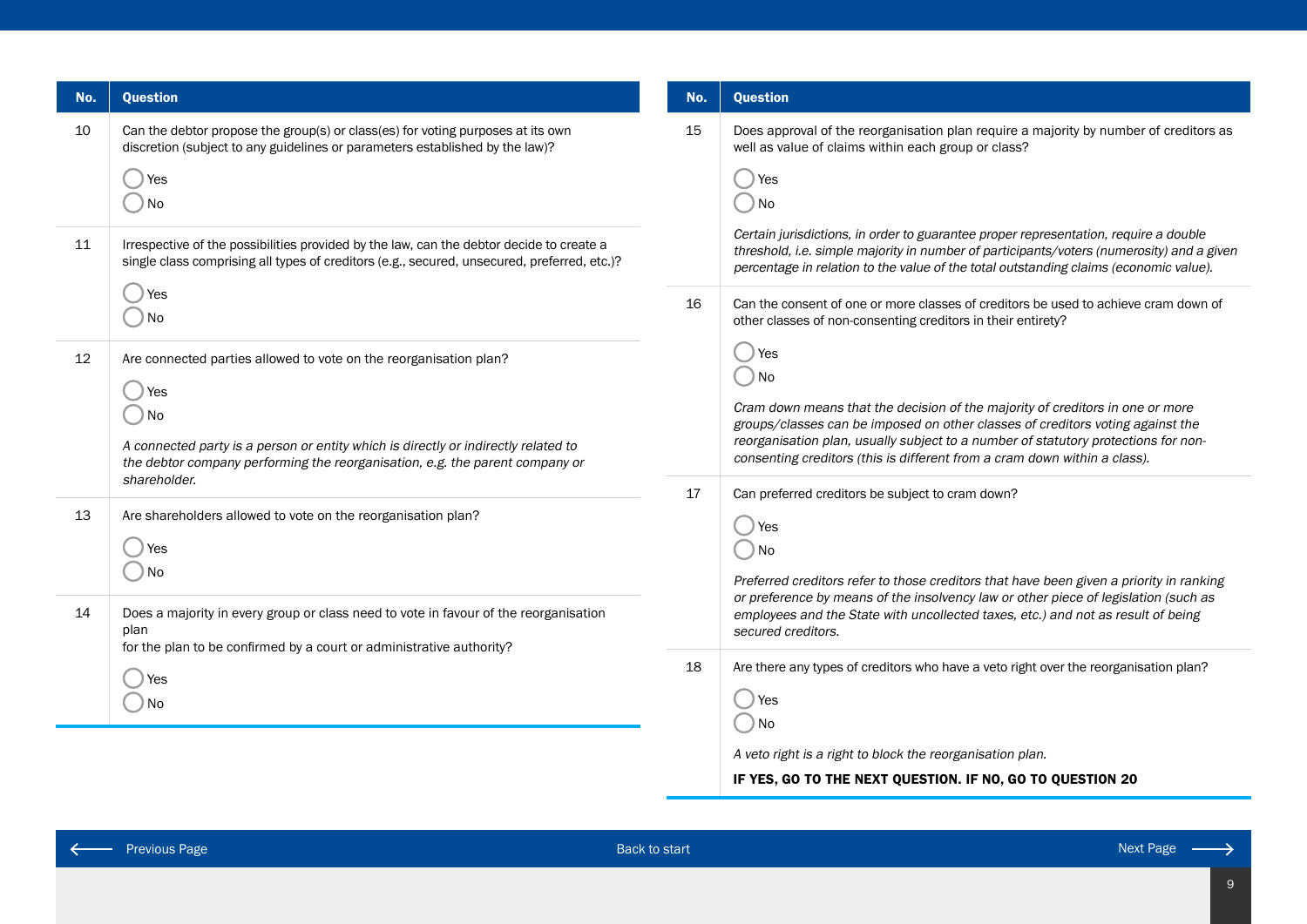## Section 4. The reorganisation approval phase

| No. | <b>Question</b>                                                                          | No.            | <b>Question</b>                                                                                                                                                                                                                                                                                                   |
|-----|------------------------------------------------------------------------------------------|----------------|-------------------------------------------------------------------------------------------------------------------------------------------------------------------------------------------------------------------------------------------------------------------------------------------------------------------|
| 19  | Which types of creditors have a veto right over the reorganisation plan?                 | $\mathbf{1}$   | Does a judge or a competent administrative authority review the approved<br>reorganisation plan?<br>◯ Yes<br>$\bigcirc$ No                                                                                                                                                                                        |
| 20  | Can management of the company conducting the reorganisation be replaced by<br>creditors? |                | IF YES, GO TO THE NEXT QUESTION. IF NO, GO TO QUESTION 3                                                                                                                                                                                                                                                          |
| 21  | ) Yes<br>$)$ No<br>Can you use the reorganisation plan to dismiss employees?             | $\overline{2}$ | Would the judge limit his involvement to reviewing formalities, e.g. voting numbers?<br>◯ Yes<br>$\bigcirc$ No                                                                                                                                                                                                    |
|     | ) Yes<br>No, please specify:                                                             | 3              | Does the judge assess the feasibility of the reorganisation plan?<br>() Yes<br>$\bigcirc$ No<br>The feasibility of the reorganisation plan means the ability of the debtor to meet its<br>obligations under the proposed plan.                                                                                    |
|     |                                                                                          | 4              | Does the judge assess whether the plan satisfies the 'best- interest-of-creditors test'?<br>◯ Yes<br>$\bigcirc$ No<br>Under the 'best interests test' the plan must be better than other alternatives<br>available to creditors, typically what they could obtain in the event that the company<br>is liquidated. |
|     |                                                                                          | 5              | Can dissenting creditors challenge the reorganisation plan after the vote and prior<br>to the consent or approval by the court (where such consent or approval is required<br>by law)?<br>Yes<br>)No                                                                                                              |

 $\leftarrow$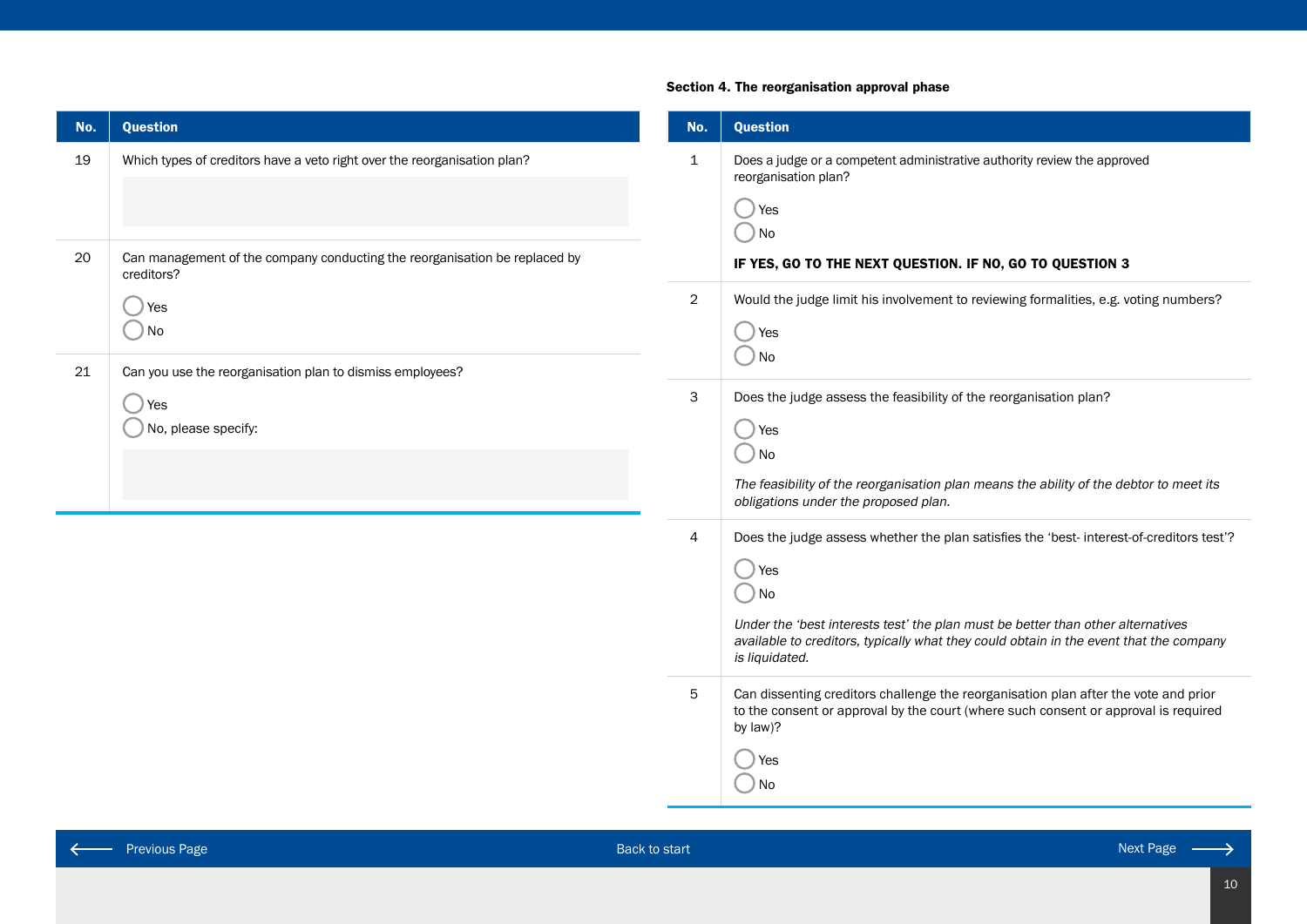| 1 |               |
|---|---------------|
|   |               |
|   |               |
|   |               |
|   |               |
|   |               |
|   |               |
|   |               |
|   |               |
|   |               |
|   |               |
|   | $\mathcal{P}$ |

#### Section 5. Other relevant aspects

overburdening stakeholders.

| No.          | <b>Question</b>                                                                                                                                                                                                                                                                                                                                                                                                                                                                                                                                                                                              |
|--------------|--------------------------------------------------------------------------------------------------------------------------------------------------------------------------------------------------------------------------------------------------------------------------------------------------------------------------------------------------------------------------------------------------------------------------------------------------------------------------------------------------------------------------------------------------------------------------------------------------------------|
| $\mathbf 1$  | Do the insolvency laws in your jurisdiction follow the principle of universality?<br>Yes<br>No<br>The principle of universality implies that there is only one competent court to decide on<br>the insolvency of the company (unity), and that the insolvency law of the country in which<br>the insolvency has been initiated is effective in all other countries where the company<br>has assets or branches (universality). All assets and liabilities of the parent entity and<br>its foreign branches are wound up as one legal entity (extra-territorial effect to the<br>adjudication of insolvency). |
| $\mathbf{2}$ | If you answered YES to the previous question, is this principle efficiently applied in<br>practice? Please signal your level of agreement by clicking on the relevant traffic light.                                                                                                                                                                                                                                                                                                                                                                                                                         |
| 3            | Do you consider that the insolvency law in your jurisdiction is efficient from a<br>procedural point of view? Please signal your level of agreement by clicking on the<br>relevant traffic light.<br>By efficient from a procedural point of view, we refer to being procedurally simple<br>(e.g., requirements, stages, timeframes, legal costs, etc.) and not unnecessarily                                                                                                                                                                                                                                |

 $\leftarrow$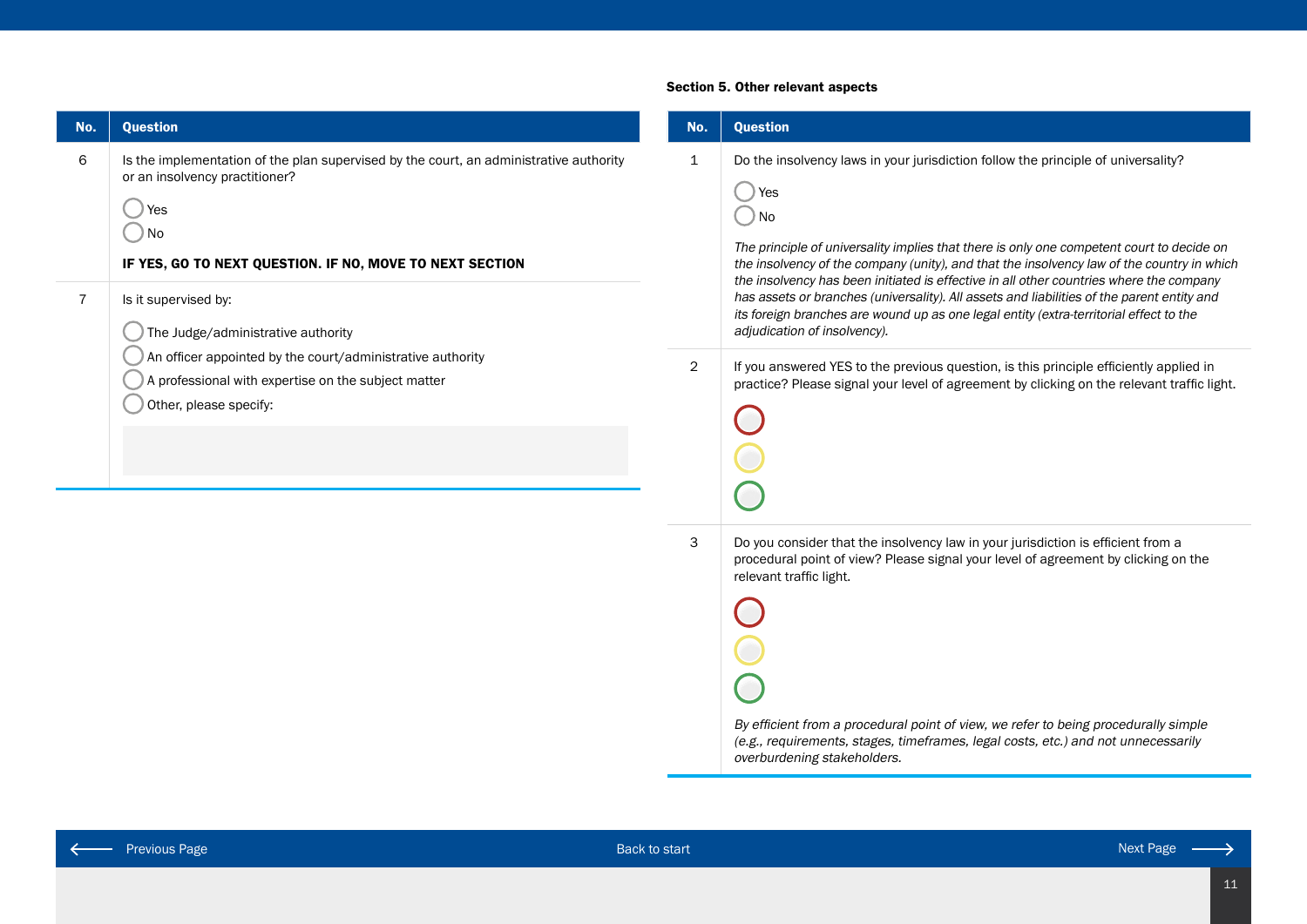| No. | Question                                                                                                                                                                                                                                                                                                                                                                                                                                                          | No.                 | <b>Question</b>                                                                                                                                                                                                                                                                                                                                       |
|-----|-------------------------------------------------------------------------------------------------------------------------------------------------------------------------------------------------------------------------------------------------------------------------------------------------------------------------------------------------------------------------------------------------------------------------------------------------------------------|---------------------|-------------------------------------------------------------------------------------------------------------------------------------------------------------------------------------------------------------------------------------------------------------------------------------------------------------------------------------------------------|
| 4   | Do you consider that the insolvency law in your jurisdiction is efficient from an<br>economic point of view? Please signal your level of agreement by clicking on the<br>relevant traffic light.<br>By efficient from an economic point of view, we refer to whether the law maximises                                                                                                                                                                            | $\overline{7}$<br>8 | If you responded NO to the previous question, what is the main reason that the<br>procedures are not conducted within a framework of high ethical and professional<br>standards?<br>Are reorganisation procedures commonly used in practice in your jurisdiction? Please<br>signal your level of agreement by clicking on the relevant traffic light. |
| 5   | value/return to creditors.<br>Is equality of creditors protected? Please signal your level of agreement by clicking on<br>the relevant traffic light.<br>This is usually reflected by the pari passu principle (equal ranking of creditors) and the<br>par condicio creditorum (equal treatment of creditors). If the law allows for the creation<br>of security interests or certain preferences, this will not necessarily affect the equality<br>of creditors. | $\mathsf 9$         | If you have answered YES to the previous question, do you think that reorganisation<br>procedures serve their purpose, i.e. to enable the debtor to continue its operations<br>on a sustainable debt basis? Please signal your level of agreement by clicking on the<br>relevant traffic light.                                                       |
| 6   | Do you consider that the procedures contemplated in the insolvency law are usually<br>conducted within a framework of high ethical and professional standards? Please<br>signal your level of agreement by clicking on the relevant traffic light.                                                                                                                                                                                                                |                     |                                                                                                                                                                                                                                                                                                                                                       |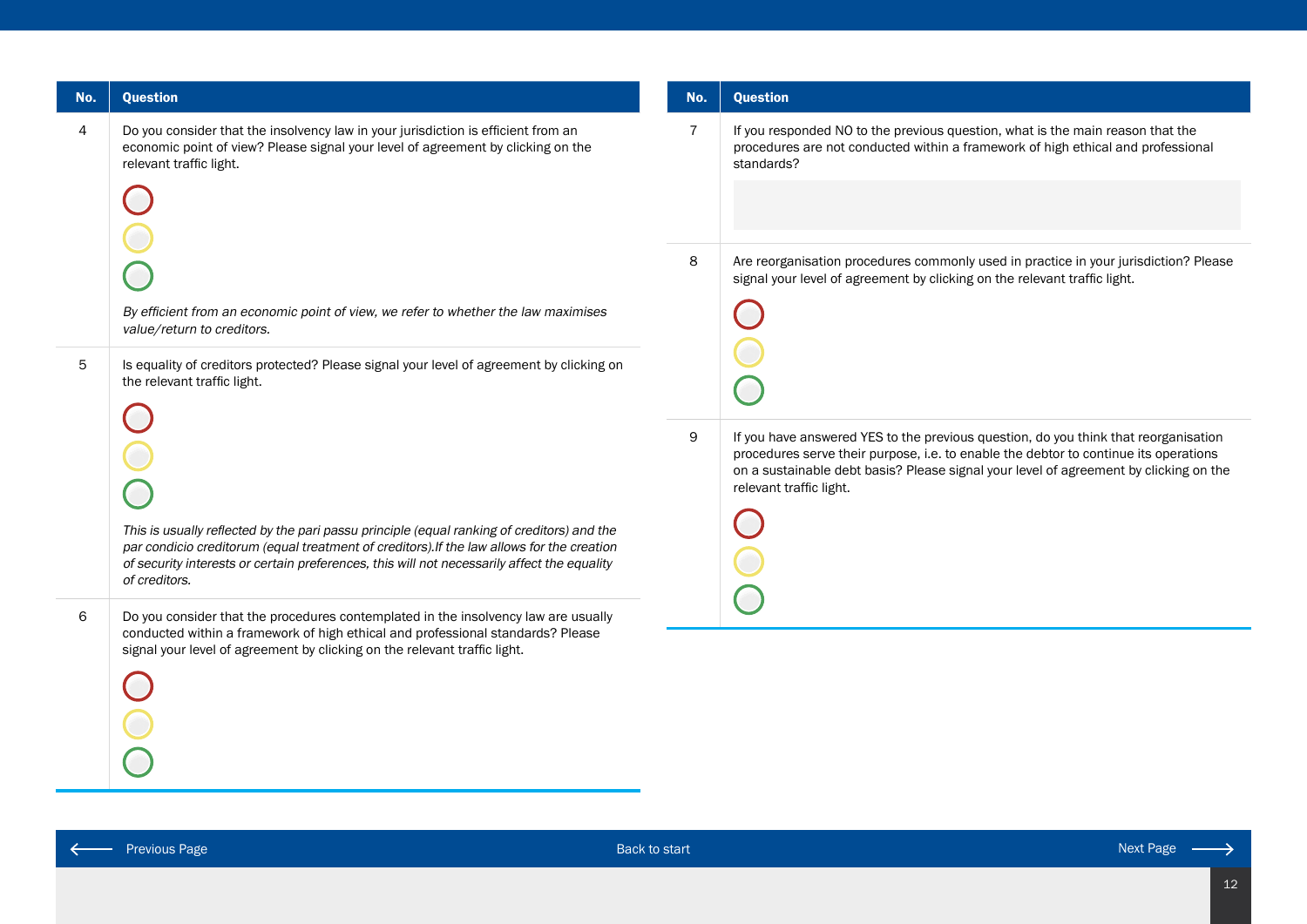| No. | <b>Question</b>                                                                                                                                                                                                                                                                                                                                                                                                                                    |
|-----|----------------------------------------------------------------------------------------------------------------------------------------------------------------------------------------------------------------------------------------------------------------------------------------------------------------------------------------------------------------------------------------------------------------------------------------------------|
| 10  | Is reorganisation often used to delay the unavoidable (liquidation)? Please signal your<br>level of agreement by clicking on the relevant traffic light.<br>Liquidation is a formal insolvency procedure pursuant to which an insolvency<br>practitioner (the liquidator) is appointed to manage the affairs and assets of a<br>company in order to realise the assets and distribute the proceeds among creditors,<br>in a set order of priority. |
| 11  | Does a reorganisation process carry a negative stigma for the debtor? Please signal<br>your level of agreement by clicking on the relevant traffic light.                                                                                                                                                                                                                                                                                          |
| 12  | If reorganisation procedures are NOT commonly used in your jurisdiction, please<br>explain why below:                                                                                                                                                                                                                                                                                                                                              |

## No. Question

| 13 | Which of the following guiding principles are part of your insolvency law:                                                                                                                                                                                              |
|----|-------------------------------------------------------------------------------------------------------------------------------------------------------------------------------------------------------------------------------------------------------------------------|
|    | Expediency/speed<br>A rapid resolution of the situation of distress can be achieved.                                                                                                                                                                                    |
|    | High professional and ethical standards<br>The process is conducted according to high professional standards and under<br>ethical parameters.                                                                                                                           |
|    | Efficiency<br>The process is economically and procedurally efficient.                                                                                                                                                                                                   |
|    | Equal treatment<br>All parties are treated equally (debtor(s) and creditors) and also among<br>themselves (inter-creditors).                                                                                                                                            |
|    | Value maximisation<br>The creation of value for debtor and creditor should be enshrined in the process.                                                                                                                                                                 |
|    | Negotiability<br>There is flexibility in the options and certain degree of freedom to the parties to<br>negotiate a favourable outcome.                                                                                                                                 |
|    | Reciprocity<br>The domestic recognition and enforcement of judgments or orders from a foreign<br>court and vice-versa.                                                                                                                                                  |
|    | Transparency and access to information<br>The process is conducted in an efficient manner and the parties have access to<br>information to be able to make informed decisions.                                                                                          |
|    | Universality<br>There is only one competent court to decide on the affairs of the company (unity),<br>and the insolvency law of the country in which the insolvency has been initiated is<br>effective in all other countries where the company has assets or branches. |
|    | <b>MARK AS MANY AS NEEDED</b>                                                                                                                                                                                                                                           |
|    |                                                                                                                                                                                                                                                                         |

 $\leftarrow$